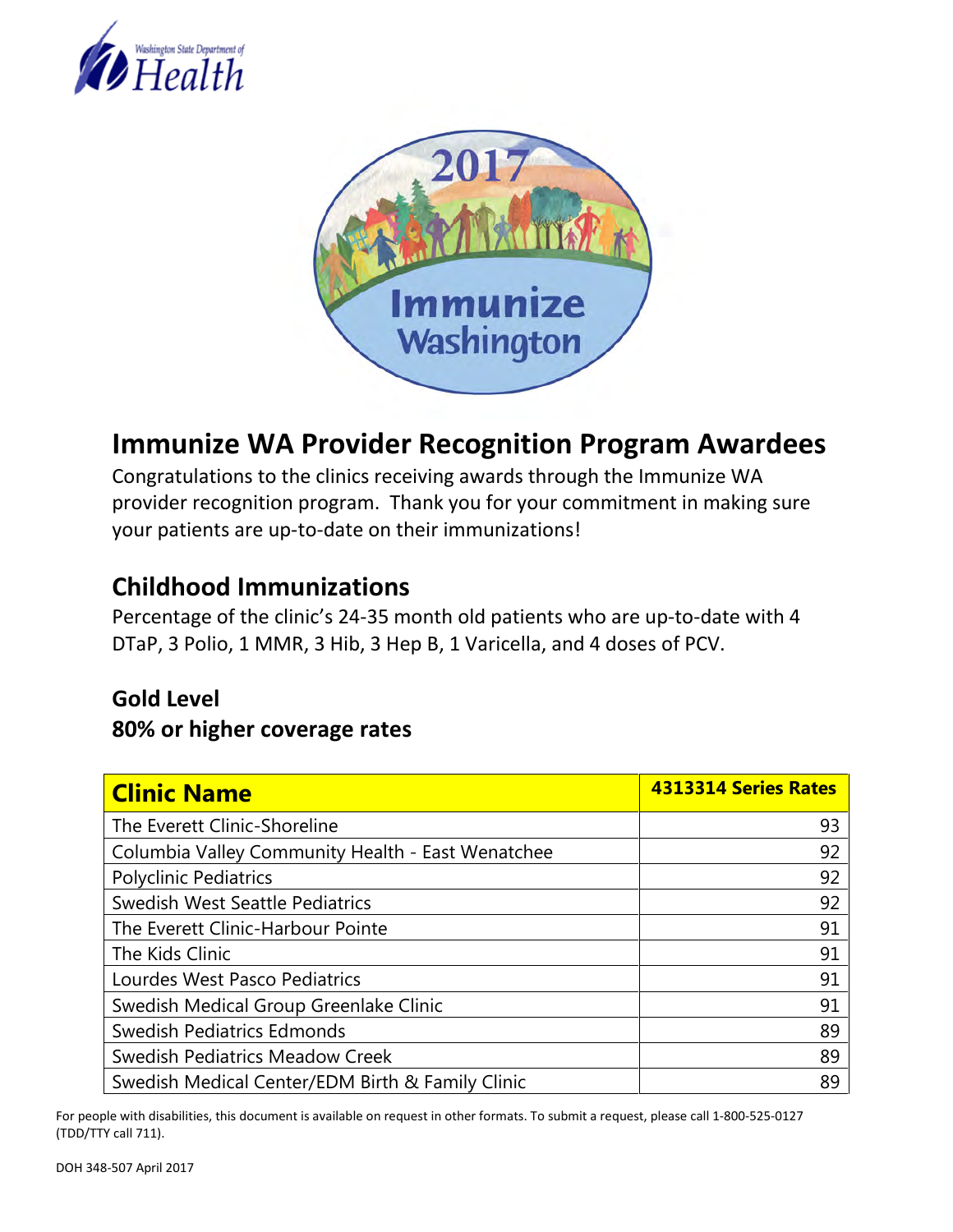

| Pacific Medical Centers - Federal Way                            | 88 |
|------------------------------------------------------------------|----|
| Swedish Queen Anne Physicians                                    | 88 |
| Swedish Issaquah Primary Care                                    | 88 |
| Inter Com Health Services-Inter District Medical & Dental Clinic | 88 |
| Swedish Family Medicine/FH                                       | 87 |
| Virginia Mason Issaquah Regional Medical Center                  | 87 |
| PACIFIC MEDICAL CENTERS LYNNWOOD                                 | 87 |
| Kitsap Children's Clinic-Port Orchard                            | 87 |
| Pacific Medical Centers-Canyon Park Clinic                       | 86 |
| The Everett Clinic-Mill Creek                                    | 85 |
| Group Health - Tacoma Medical Center                             | 85 |
| Allegro Pediatrics Redmond Ridge                                 | 84 |
| <b>Lynnwood Medical Center</b>                                   | 84 |
| International Community Health Services Holly Park Clinic        | 84 |
| Allegro Pediatrics Issaquah Highlands                            | 83 |
| The Everett Clinic-Lake Stevens                                  | 83 |
| Swedish Ballinger Primary Care                                   | 83 |
| <b>Bellingham Family Medicine</b>                                | 83 |
| Allegro Pediatrics Totem Lake                                    | 82 |
| <b>GreenLake Primary Care</b>                                    | 82 |
| Central Seattle Primary Care Clinic                              | 82 |
| <b>Valley Family Medicine</b>                                    | 82 |
| PROVIDENCE PEDIATRIC ASSOCIATES MANITO                           | 81 |
| The Everett Clinic-Snohomish                                     | 81 |
| <b>NW Pediatrics Chehalis</b>                                    | 81 |
| <b>NW Pediatrics Rochester</b>                                   | 81 |
| <b>NW Pediatrics East</b>                                        | 81 |
| Allegro Pediatrics Bothell                                       | 81 |
| Pacific Medical Centers-Northgate                                | 81 |
| Carolyn Downs Family Medical Center                              | 81 |
| Sea Mar Community Health Center - Seattle                        | 81 |
| <b>Group Health Renton</b>                                       | 81 |
| Providence Pediatric Associates South                            | 81 |
| The Everett Clinic-Harbour Pointe Peds                           | 80 |
| <b>NW Pediatrics West</b>                                        | 80 |
| Moses Lake Community Health Centers- Quincy                      | 80 |
| <b>GHC Capitol Hill Family Health Center</b>                     | 80 |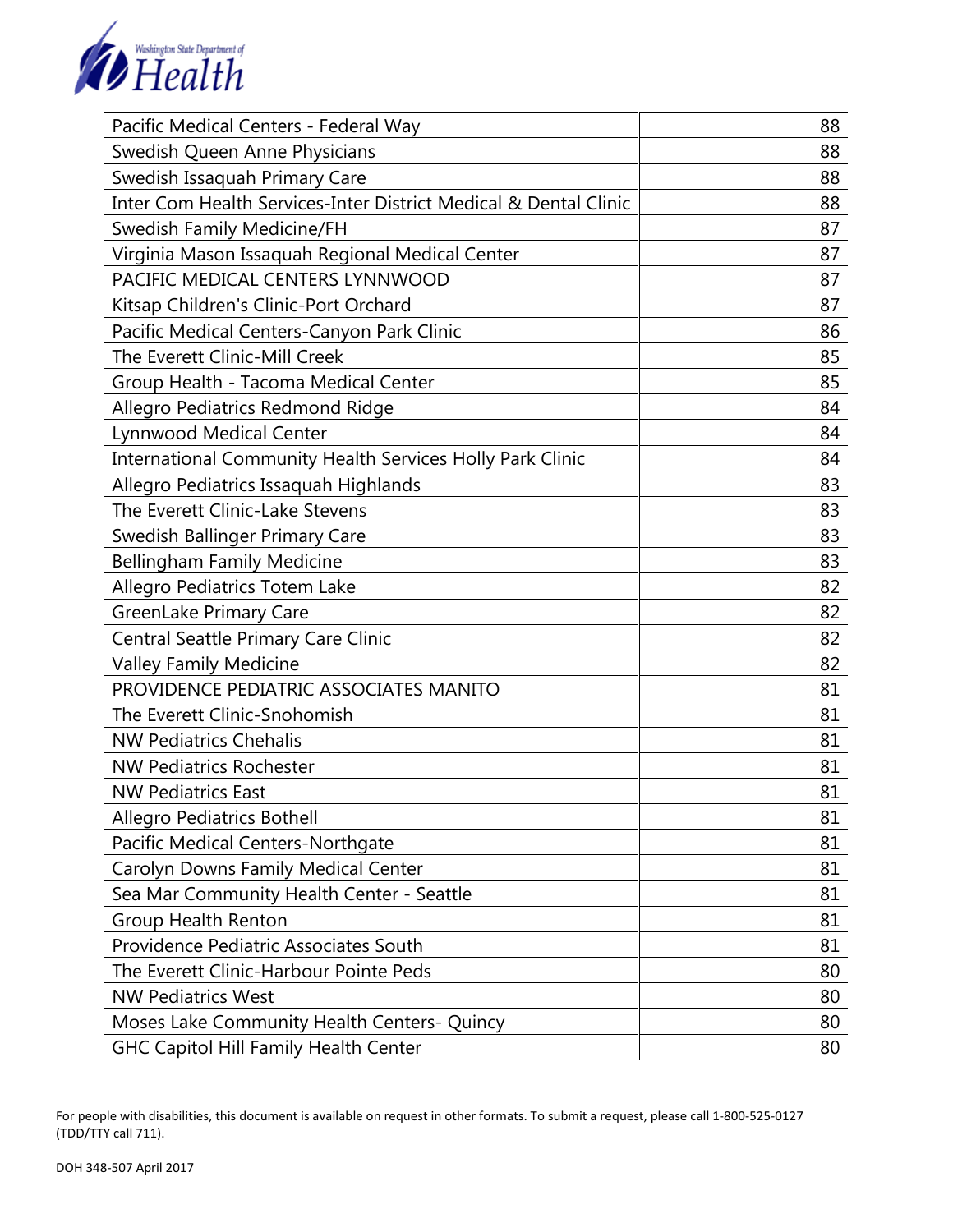

### **Silver Level**

**70 - 79% coverage rates** 

| <b>Clinic Name</b>                                       | 4313314 Series Rates |
|----------------------------------------------------------|----------------------|
| <b>Harbor Pediatrics</b>                                 | 79                   |
| The Everett Clinic-Marysville                            | 79                   |
| Allegro Pediatrics Sammamish                             | 79                   |
| <b>TEC-Silver Lake</b>                                   | 78                   |
| Burien Kaiser Permanente/GHC                             | 78                   |
| The Everett Clinic-Silver Lake                           | 78                   |
| Allegro Pediatrics Sammamish                             | 78                   |
| <b>Providence Mill Creek Pediatrics</b>                  | 78                   |
| The Everett Clinic-Founders                              | 77                   |
| <b>Bellevue Group Health</b>                             | 77                   |
| Kitsap Children's Clinic, LLP                            | 77                   |
| <b>Mercer Island Pediatrics</b>                          | 77                   |
| Family Health Centers Brewster Jay Ave                   | 77                   |
| The Everett Clinic-Smokey Point                          | 76                   |
| Allegro Pediatrics Factoria                              | 76                   |
| <b>HealthPoint Renton</b>                                | 76                   |
| Providence Medical Group Indian Trail Family Medicine    | 76                   |
| <b>International Community Health Services- Bellevue</b> | 75                   |
| UW Neighborhood Clinic Ravenna                           | 75                   |
| Group Health Lidgerwood                                  | 75                   |
| Peace Health - 87th Ave                                  | 75                   |
| Kaiser Permanente Puyallup Medical Center                | 75                   |
| Northwest Family Medicine                                | 75                   |
| <b>UWNC Woodinville Clinic</b>                           | 74                   |
| Allegro Pediatrics Bellevue                              | 74                   |
| Mary Bridge Pediatrics Evergreen                         | 74                   |
| Tacoma South Group Health                                | 74                   |
| Providence Medical Group Mill Plain                      | 74                   |
| Pacific Medical Center Beacon Hill                       | 73                   |
| Providence Medical Group - Mill Creek Family Practice    | 73                   |
| Family Health Associates                                 | 73                   |
| Kaiser Permanente Riverfront                             | 72                   |
| COLUMBIA VALLEY COMMUNITY HEALTH - CHELAN                | 72                   |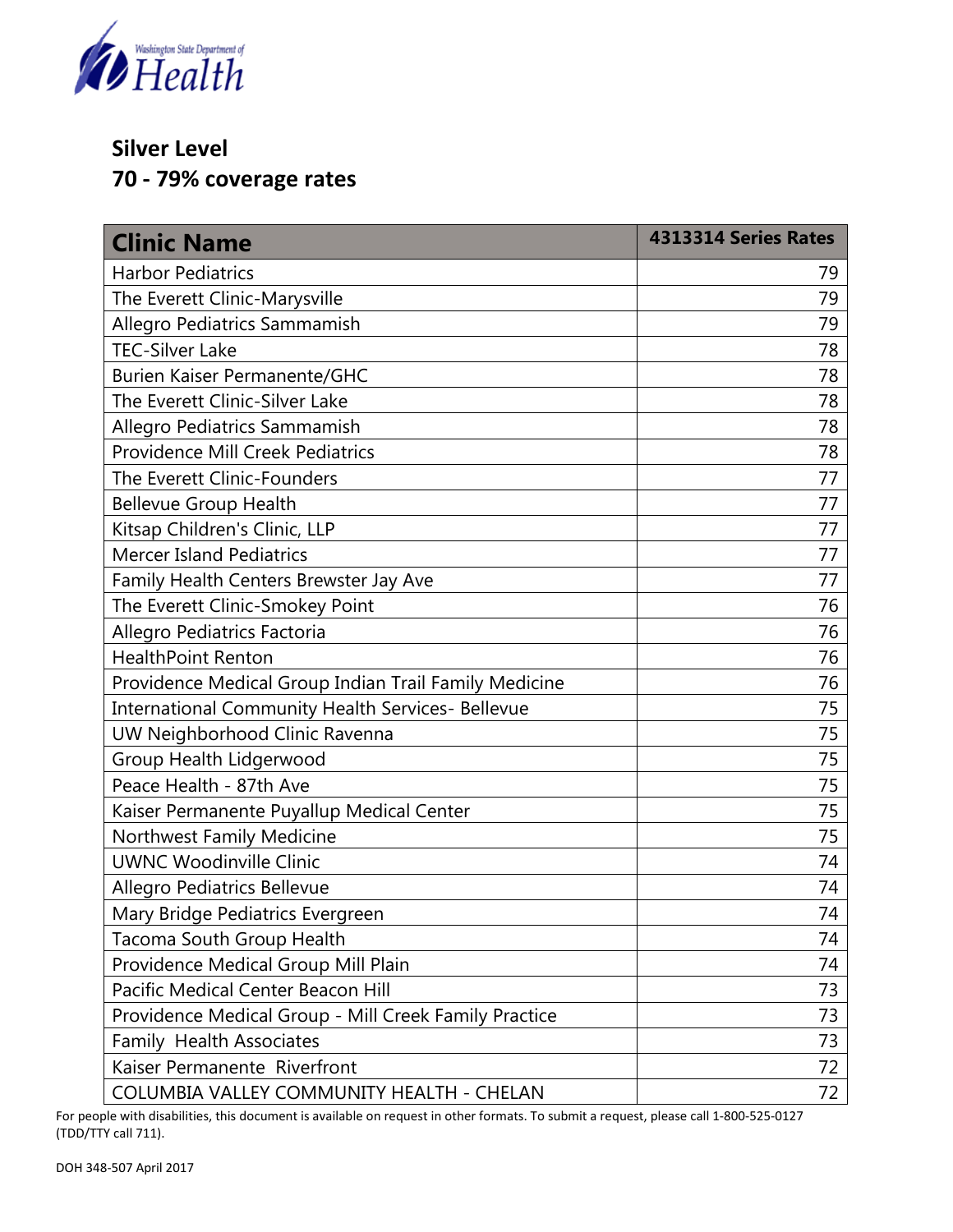

| <b>HealthPoint Auburn</b>                      | 72 |
|------------------------------------------------|----|
| Swofford & Halma Clinic                        | 72 |
| Olympia Pediatric Clinic                       | 72 |
| Providence Valley Young People's Clinic        | 72 |
| <b>HealthPoint Auburn</b>                      | 72 |
| Moses Lake Community Health Centers            | 72 |
| UW Neighborhood Clinic Kent Des Moines         | 71 |
| Providence Everett Healthcare Clinic           | 71 |
| <b>Providence Pediatrics North</b>             | 71 |
| Providence Medical Group Camas                 | 71 |
| HealthPoint Federal Way                        | 71 |
| Northwest Spokane Pediatrics                   | 70 |
| Skagit Regional Clinics - Riverbend Pediatrics | 70 |
| <b>Squalicum Family Medicine</b>               | 70 |
| <b>Providence Pediatrics North</b>             | 70 |

### **Adolescent Immunizations**

Percentage of the clinic's 13-17 year old patients who are up-to-date with 1 Tdap, 1 MCV, and 3 doses of HPV vaccine.

## **Gold Level 80% or higher coverage rates**

| <b>Clinic Name</b>                                           | 113 |
|--------------------------------------------------------------|-----|
| International Community Health Services Holly Park Clinic    | -92 |
| International Community Health Services International Clinic | 89  |

#### **Silver Level**

### **70 - 79% coverage rates**

| <b>Clinic Name</b>                        | 113 |
|-------------------------------------------|-----|
| Sea Mar Community Health Center - Seattle |     |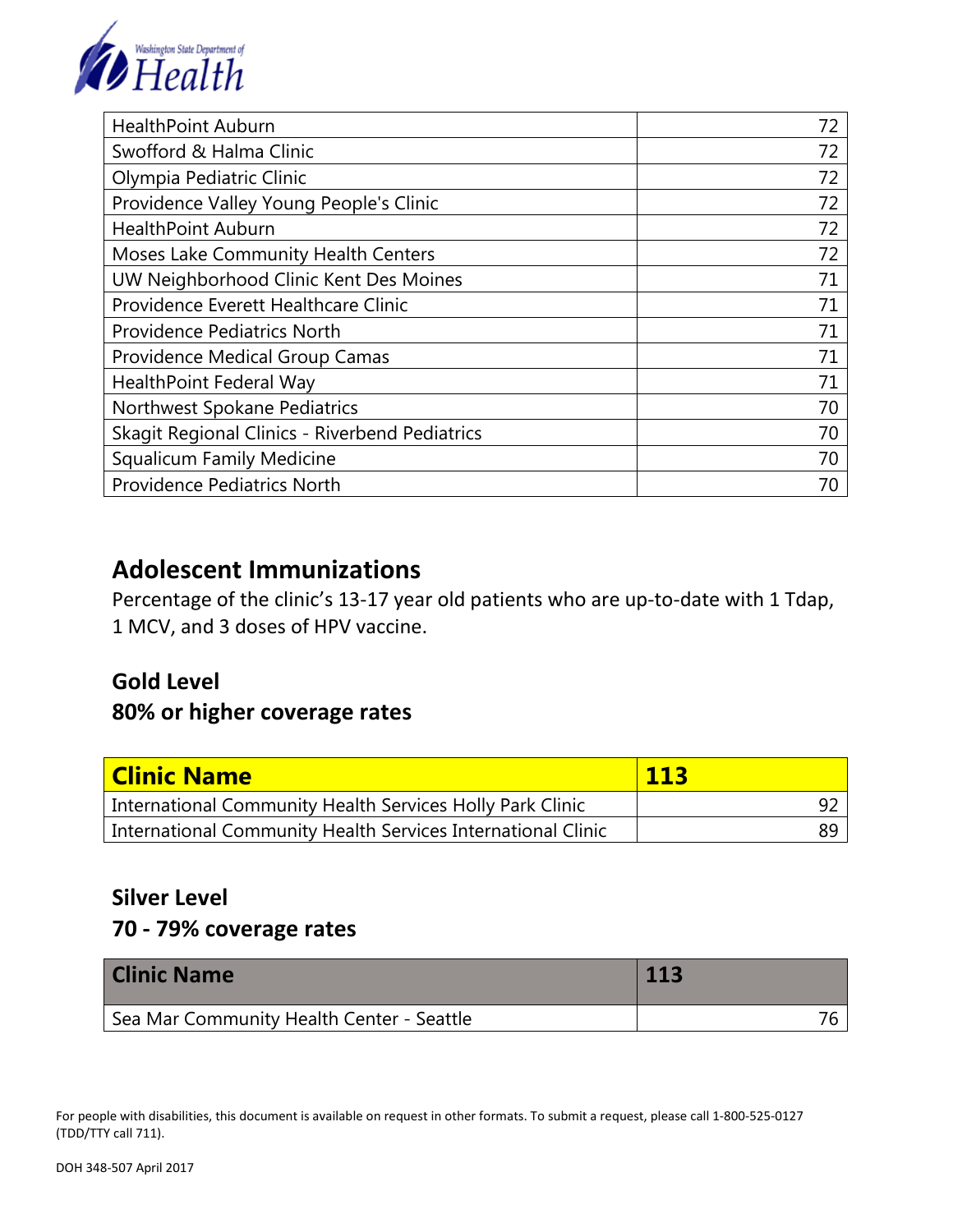

**Bronze Level** 

**70% and above for 1 dose Tdap, 1 dose HPV, 1 dose MCV**

| <b>Clinic Name</b>                                      | <u> 111</u> |
|---------------------------------------------------------|-------------|
| <b>HealthPoint Midway</b>                               | 94          |
| <b>Polyclinic Pediatrics</b>                            | 89          |
| International Community Health Services- Bellevue       | 88          |
| The Everett Clinic-Mill Creek                           | 85          |
| Ingraham Teen Health Center                             | 84          |
| <b>Molina Medical</b>                                   | 83          |
| <b>Tulalip Health Clinic</b>                            | 82          |
| Peninsula Community Health Services Wheaton Way Medical | 82          |
| Swedish Family Medicine/FH                              | 81          |
| <b>HealthPoint Tukwila</b>                              | 80          |
| Peninsula Community Health Services 6th Street Medical  | 80          |
| Lourdes West Pasco Pediatrics                           | 79          |
| <b>GreenLake Primary Care</b>                           | 79          |
| HealthPoint Evergreen School Based Health Center        | 79          |
| Unify Community Health NE                               | 77          |
| <b>Burien Kaiser Permanente/GHC</b>                     | 77          |
| <b>The Kids Clinic</b>                                  | 77          |
| Edmonds Community Health Center Of Snohomish County     | 77          |
| Carolyn Downs Family Medical Center                     | 76          |
| Group Health - Tacoma Medical Center                    | 76          |
| The Everett Clinic-Shoreline                            | 76          |
| <b>Mercer Island Pediatrics</b>                         | 75          |
| <b>HealthPoint TYEE</b>                                 | 75          |
| Columbia Valley Com Health - Wenatchee CVCH Medical     | 75          |
| The Everett Clinic-Silver Lake                          | 74          |
| Sea Mar White Center Medical                            | 74          |
| Northwest Family Medicine                               | 73          |
| Lummi Tribal Health Center                              | 73          |
| Swofford & Halma Clinic                                 | 73          |
| UW Neighborhood Clinic Kent Des Moines                  | 73          |
| Pacific Medical Centers-Canyon Park Clinic              | 72          |
| Pacific Medical Center Beacon Hill                      | 72          |
| Pacific Medical Centers-Northgate                       | 72          |
| <b>HealthPoint Auburn</b>                               | 72          |